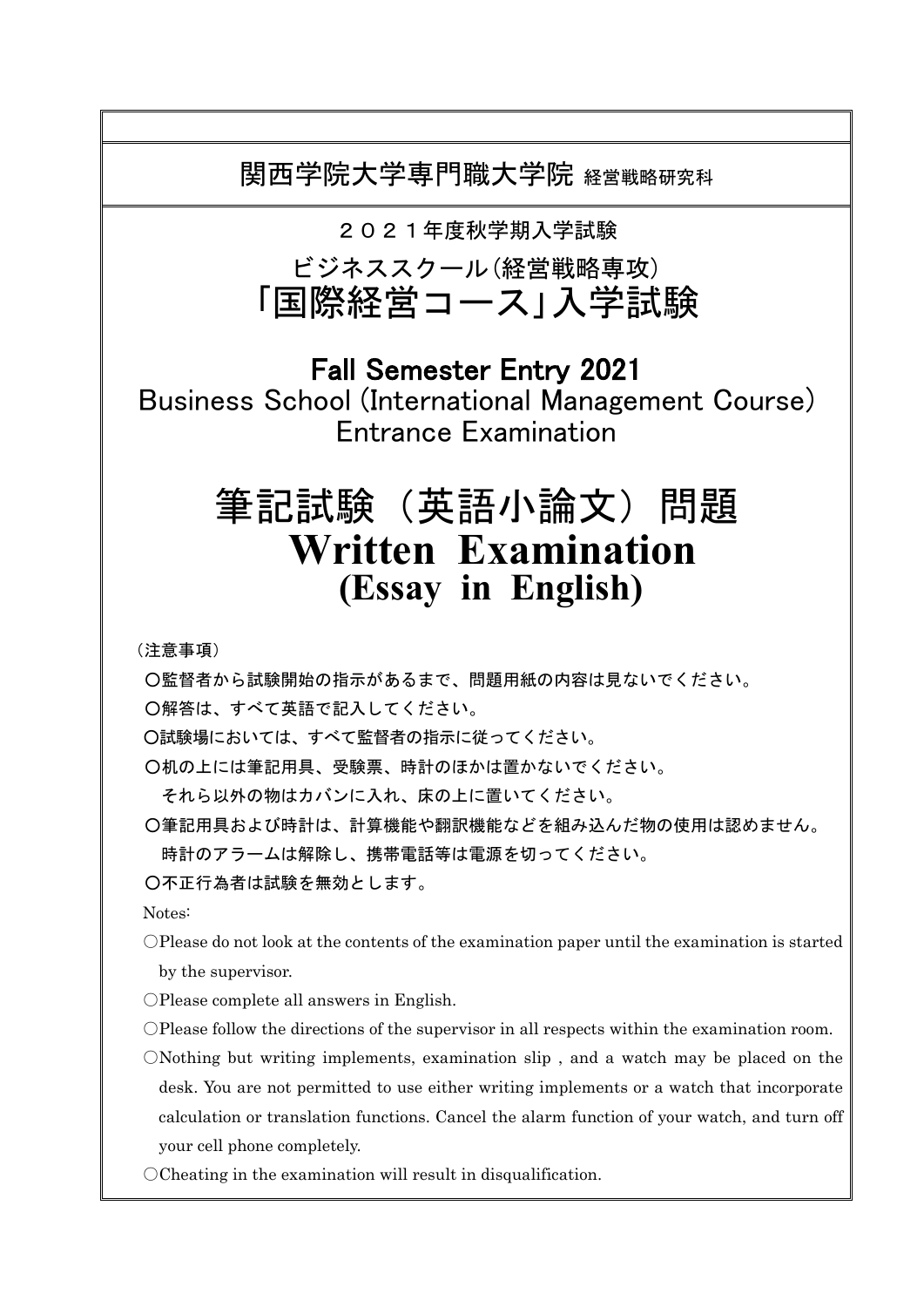## **Question 1:**

You are taking this entrance examination because you have applied to study international management at Kwansei Gakuin University.

• *How would you define 'international management'?*

## **Question 2:**

Read the following definition of 'supply chain management' and then answer the question that follows.

- **Supply chain management** (SCM) is the management of the [flow of](https://www.investopedia.com/terms/h/hifo.asp)  [goods and services](https://www.investopedia.com/terms/h/hifo.asp) and includes all processes that transform raw materials into final products. It involves the active streamlining of a business's supply-side activities to maximize customer value and gain a competitive advantage in the marketplace.
- SCM represents an effort by suppliers to develop and implement supply chains that are as **efficient** and **economical** as possible. [Supply](https://www.investopedia.com/terms/s/supplychain.asp)  [chains](https://www.investopedia.com/terms/s/supplychain.asp) cover everything from production to product development to the information systems needed to direct these undertakings.

**(Source**: Investopedia, available at [https://www.investopedia.com/terms/s/scm.asp,](https://www.investopedia.com/terms/s/scm.asp) *accessed 5th June 2021)*

Question:

• *From a strategic management perspective, can you identify and describe situations where processes of 'international management' and 'supply chain management' might combine or overlap?* 

**Note:** You should support your answer to this question with examples and / or observations from international management practice.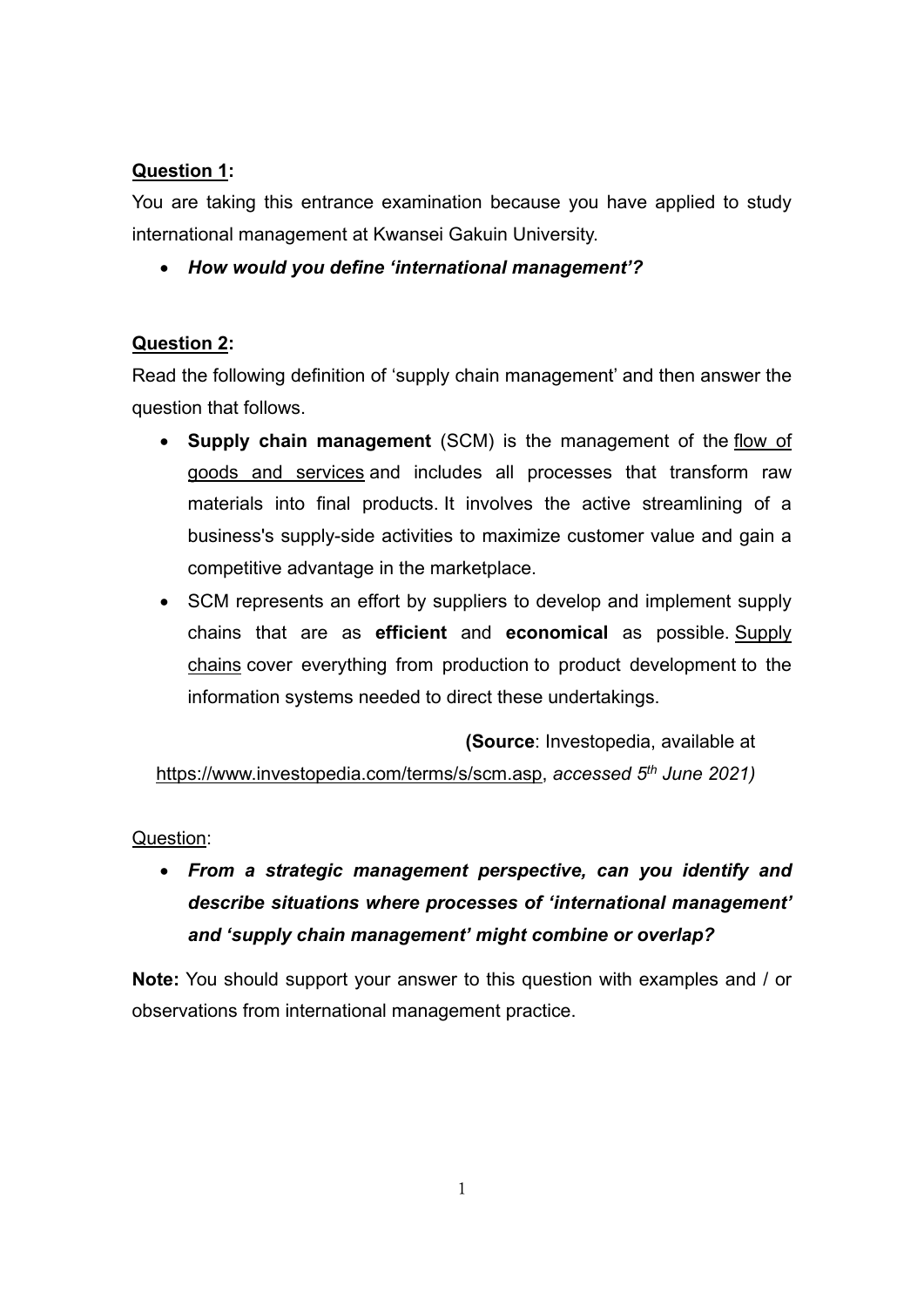## **Question 3:**

Read the following headlines and extracts from articles that have appeared recently in the international news media. After reflecting on how these two business news extracts might relate to processes of 'international management' and 'supply chain management', answer the question that follows. **Note:** Remember to support your answer with examples and illustrations from international management practice.

## News article A**:**

## • *Global computer chip shortage may worsen unless Taiwan gets vaccines*

After more than a year of successfully managing the Covid-19 pandemic, Taiwan, the world's largest producer of semiconductors, is witnessing a sudden exponential rise in infections that could further affect the global chip shortage.

> **Source**: [Vishwam Sankaran,](https://www.independent.co.uk/author/vishwam-sankaran) for *The Independent* newspaper, London, Monday 24<sup>th</sup> May, 2021

#### News article B**:**

# • **Government***: Japan to strengthen domestic chip production under growth strategy*

Japan on Wednesday drafted a new economic growth strategy with a strong focus on enhancing domestic development and production of cutting-edge semiconductors, one of the country's vulnerable sectors uncovered during the coronavirus pandemic.

> **Source:** KYODO, for *The Japan Times* newspaper, Tokyo, Wednesday 2<sup>nd</sup> June, 2021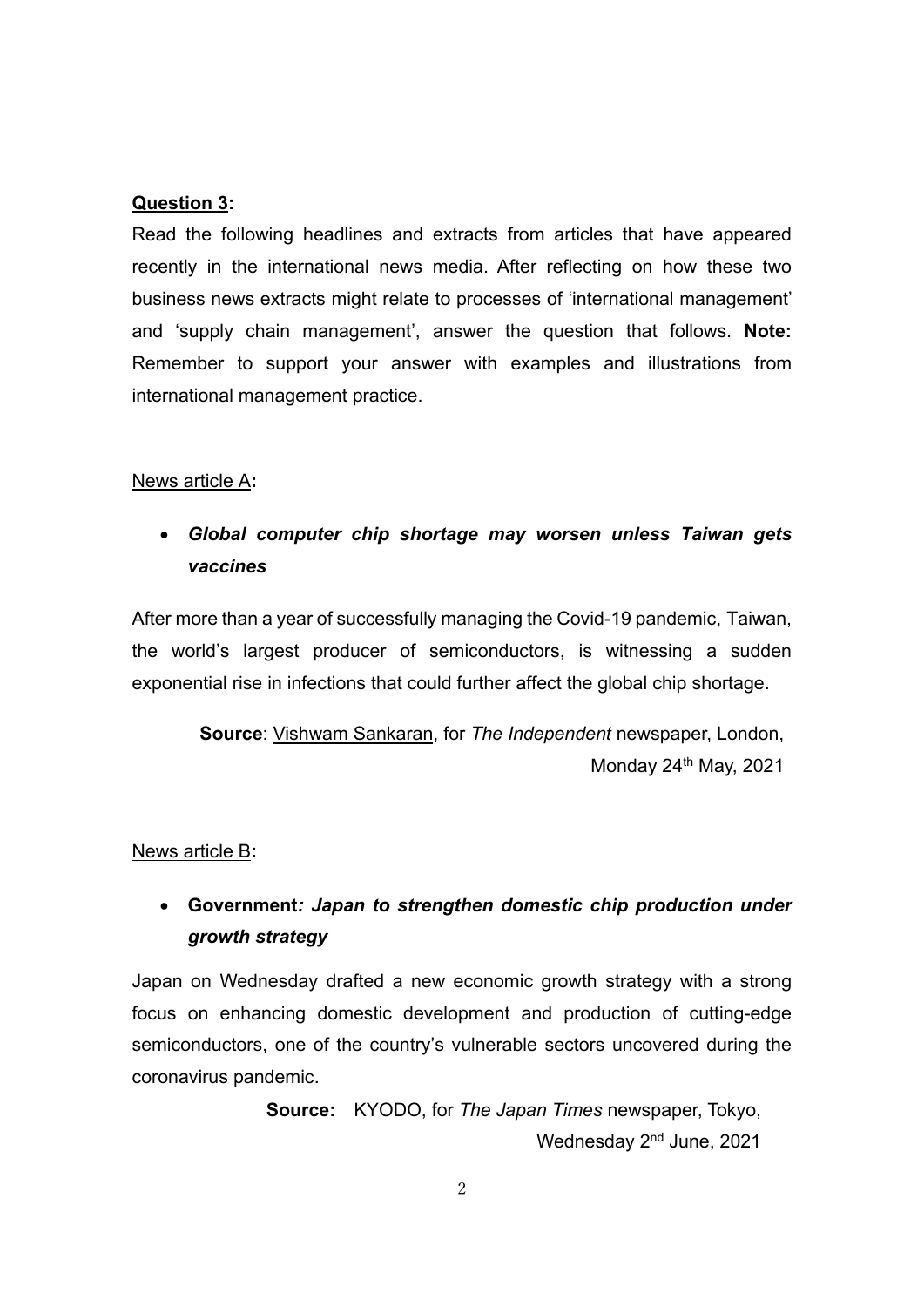## Question:

- *Drawing on what you have discussed earlier in this examination in response to questions about 'international management' and 'supply chain management', what practical advice would you give to an automobile manufacturer in Japan and / or in your home country towards formulating a strategic response to:*
	- *i) The possibility of further shortages in or disruptions to key supply chains?*
	- *ii) The current Covid-19 public health crisis generally?*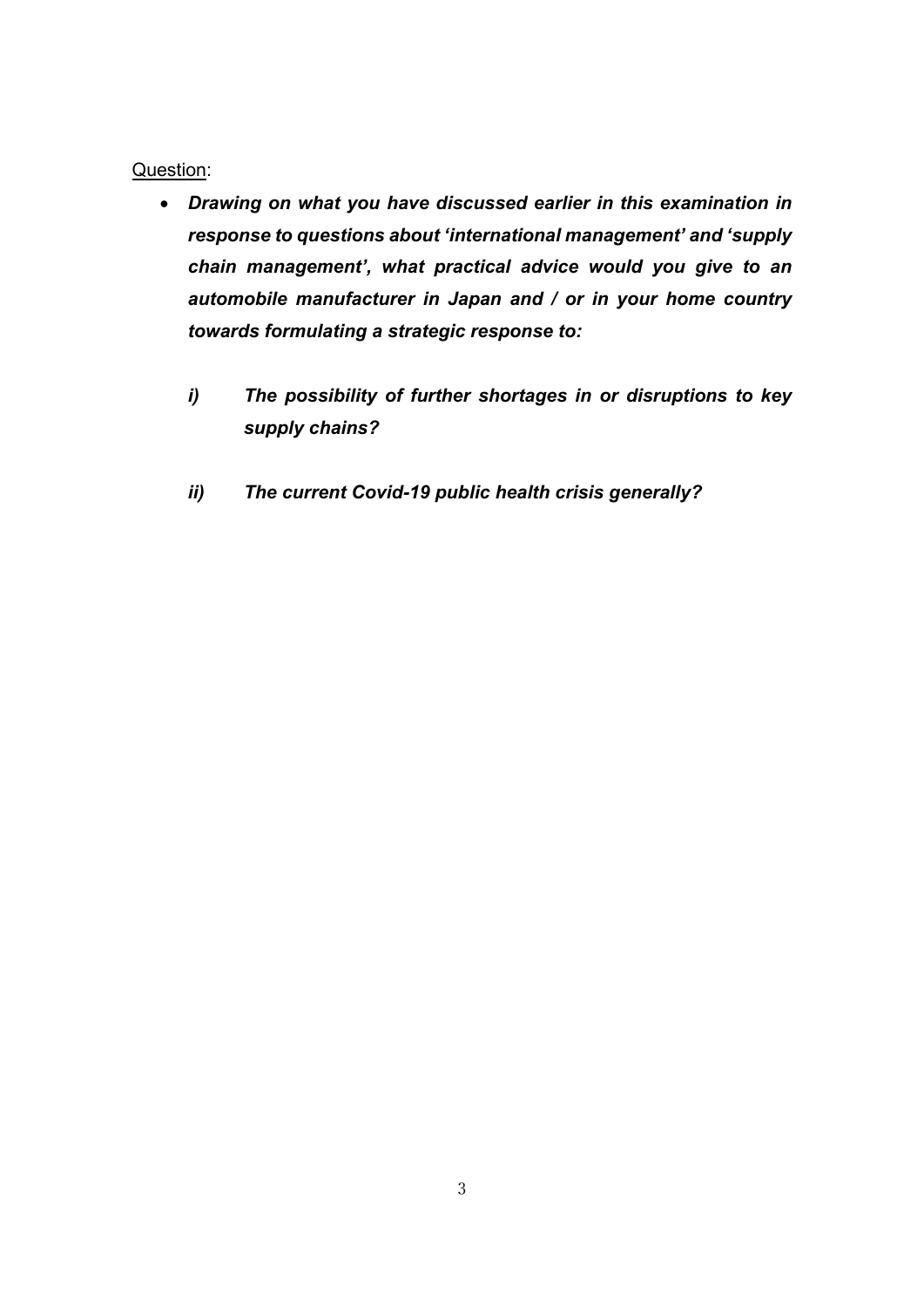#### Question 4:

Read the following article and discuss the following questions 1 and 2.

Nissan Motors is one of the world's largest auto makers and it has a long history. In the 1990s, the company encountered many difficulties in the changing economic environment and fell on hard times. Some of the major problems it faced were a loss in its market share over ten years, being unprofitable for eight straight years, having a debt of \$20 billion, low employee morale and no new product development.

In 1999, Nissan entered into a partnership with Renault, a French car company. As part of the agreement with Renault, Carlos Ghosn took over as CEO. Shortly after he took on this position, he made it clear to the employees that if they did not agree to making drastic changes, the company would go bankrupt and they would be out of work. To bring about these changes, Ghosn introduced a revival plan that emphasized performance and productivity. Two key elements of the plan were to motivate employees by stating a clear vision for the company and developing a fair appraisal system for promotions and wage rewards. As part of the revival plan, the seniority system was discarded. Ghosn felt that this system was unproductive and had to be eliminated.

In the new system, pay and promotion were based on merit. An incentive system was put into place which established clear goals for employees at the beginning of each year. This incentive system attempted to limit the subjective evaluation of an employee's contribution. A part of the salary was also tied to company performance. Age and seniority were no longer determining factors but were taken into consideration after evaluating an individual's performance. Ghosn agreed with the idea of lifetime unemployment and believed that a company needed to show loyalty to its employees in order to receive their loyalty.

He thought that only companies with high levels of performance could guarantee lifetime employment and thus, it was a worthy goal to aim for. In Nissan's case, every effort was made to protect the employees' job security. When a factory was closed, transfers were arranged for workers to other factories and help was provided in finding new jobs. Employees willing to make the transfer were guaranteed their jobs. When the revival plan was announced, every effort was made to win the union's cooperation. After discussions with the union, the union accepted these changes. As well, even though other companies were